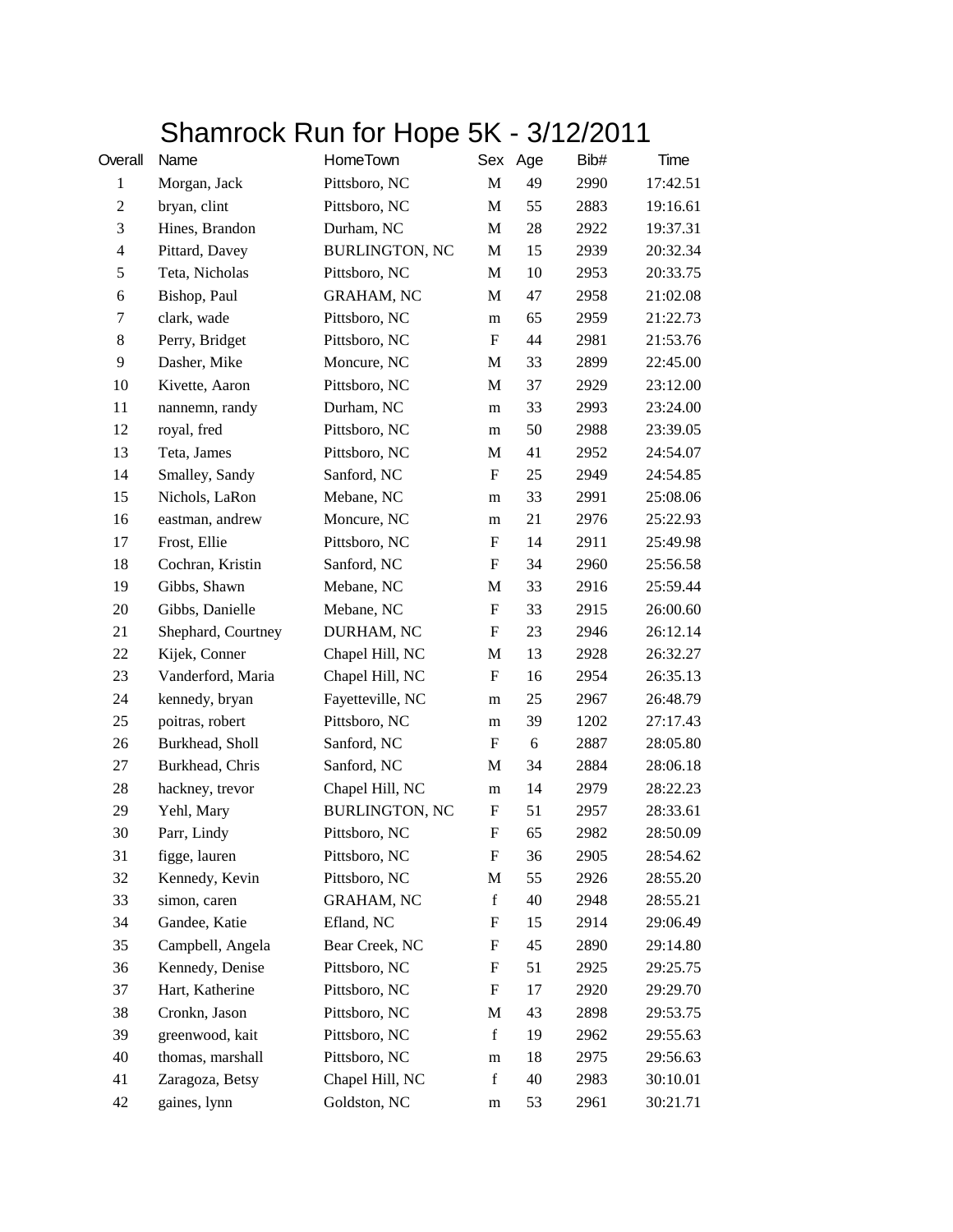| 43 | hackney, dawn       | Fayetteville, NC | $\mathbf f$               | 24 | 2965 | 30:30.50 |
|----|---------------------|------------------|---------------------------|----|------|----------|
| 44 | nash, elizabeth     | Pittsboro, NC    | $\mathbf f$               | 9  | 2972 | 30:36.71 |
| 45 | dryden, elizabeth   | Chapel Hill, NC  | $\mathbf f$               | 29 | 1204 | 30:37.40 |
| 46 | mcintyre, donna     | Goldston, NC     | $\mathbf f$               | 50 | 2970 | 30:41.07 |
| 47 | Bardin, Mary Beth   | Durham, NC       | F                         | 26 | 2882 | 30:41.32 |
| 48 | Aoyama, Masato      | Chapel Hill, NC  | M                         | 30 | 2881 | 31:07.94 |
| 49 | Coggan, Kimberly    | Carrboro, NC     | F                         | 26 | 2896 | 31:13.47 |
| 50 | Marshall, Cindy     | Chapel Hill, NC  | F                         | 41 | 2989 | 31:34.23 |
| 51 | romagnoli, carlee   | Unknown, NA      | $\mathbf f$               | 15 | 1206 | 31:44.85 |
| 52 | Burkhead, Luke      | Sanford, NC      | M                         | 5  | 2885 | 31:48.77 |
| 53 | Burkhead, Sabrina   | Sanford, NC      | ${\bf F}$                 | 33 | 2886 | 31:49.11 |
| 54 | Hart, Elizabeth     | Pittsboro, NC    | F                         | 14 | 2919 | 31:53.09 |
| 55 | Revels, Bailey      | Chapel Hill, NC  | F                         | 13 | 2943 | 31:53.14 |
| 56 | Selvaggi, Jeannette | CARY, NC         | F                         | 39 | 2945 | 32:00.74 |
| 57 | Fraser, Lesley      | Pittsboro, NC    | F                         | 25 | 2909 | 32:12.85 |
| 58 | Chau, Anky          | Pittsboro, NC    | F                         | 39 | 2985 | 32:17.85 |
| 59 | Revels, Kelly       | Chapel Hill, NC  | F                         | 45 | 2944 | 32:29.93 |
| 60 | Hart, Libby         | Pittsboro, NC    | F                         | 43 | 2921 | 32:31.40 |
| 61 | Derr, Barbara       | Pittsboro, NC    | F                         | 55 | 2902 | 32:42.23 |
| 62 | Grove, Frank        | Greensboro, NC   | M                         | 76 | 2992 | 33:09.90 |
| 63 | Hains, Kristin      | Wilmington, NC   | F                         | 26 | 2918 | 33:10.38 |
| 64 | Nash, Jessica       | Pittsboro, NC    | F                         | 9  | 2937 | 33:12.54 |
| 65 | Kissel, Frank       | Chapel Hill, NC  | $\mathbf M$               | 58 | 2969 | 33:17.28 |
| 66 | kissel, anne        | Chapel Hill, NC  | $\mathbf f$               | 62 | 2968 | 33:24.74 |
| 67 | martin, lauren      | Pittsboro, NC    | F                         | 17 | 2932 | 33:53.39 |
| 68 | Snyder, Jennifer    | Durham, NC       | F                         | 53 | 2950 | 34:05.56 |
| 69 | Hawes, LaDeane      | Pittsboro, NC    | F                         | 46 | 2966 | 34:07.05 |
| 70 | Burns, Brandy       | Raleigh, NC      | F                         | 35 | 2888 | 34:26.88 |
| 71 | Burns, Parker       | Raleigh, NC      | F                         | 14 | 2889 | 34:27.00 |
| 72 | Jekubovitch, Nan    | Siler City, NC   | $\boldsymbol{\mathrm{F}}$ | 54 | 2923 | 34:46.99 |
| 73 | Reichle, Carmen     | Pittsboro, NC    | $\boldsymbol{\mathrm{F}}$ | 15 | 2940 | 34:49.90 |
| 74 | peele, mike         | Pittsboro, NC    | m                         | 65 | 2973 | 34:50.70 |
| 75 | sutton, amanda      | Siler City, NC   | F                         | 26 | 2951 | 34:58.39 |
| 76 | Gandee, Joyce       | Efland, NC       | $\boldsymbol{F}$          | 54 | 2913 | 35:21.88 |
| 77 | Meyer, Echo         | Chapel Hill, NC  | F                         | 38 | 2934 | 35:37.40 |
| 78 | martin, teresa      | Pittsboro, NC    | F                         | 47 | 2933 | 35:39.16 |
| 79 | Drake, Ann          | Chapel Hill, NC  | F                         | 66 | 2903 | 35:57.62 |
| 80 | conken, jeff        | Sanford, NC      | m                         | 40 | 2978 | 36:06.32 |
| 81 | Frost, Olivia       | Pittsboro, NC    | F                         | 10 | 2912 | 36:17.00 |
| 82 | Frost, Andrew       | Pittsboro, NC    | M                         | 44 | 2910 | 36:17.22 |
| 83 | dalrymple, andre    | Pittsboro, NC    | m                         | 43 | 2998 | 36:19.26 |
| 84 | Reichle, Maria      | Pittsboro, NC    | F                         | 14 | 2941 | 36:36.80 |
| 85 | nesbit, erica       | Pittsboro, NC    | $\mathbf f$               | 23 | 3000 | 36:37.30 |
| 86 | Hackney, Loretta    | Chapel Hill, NC  | F                         | 42 | 2917 | 36:49.38 |